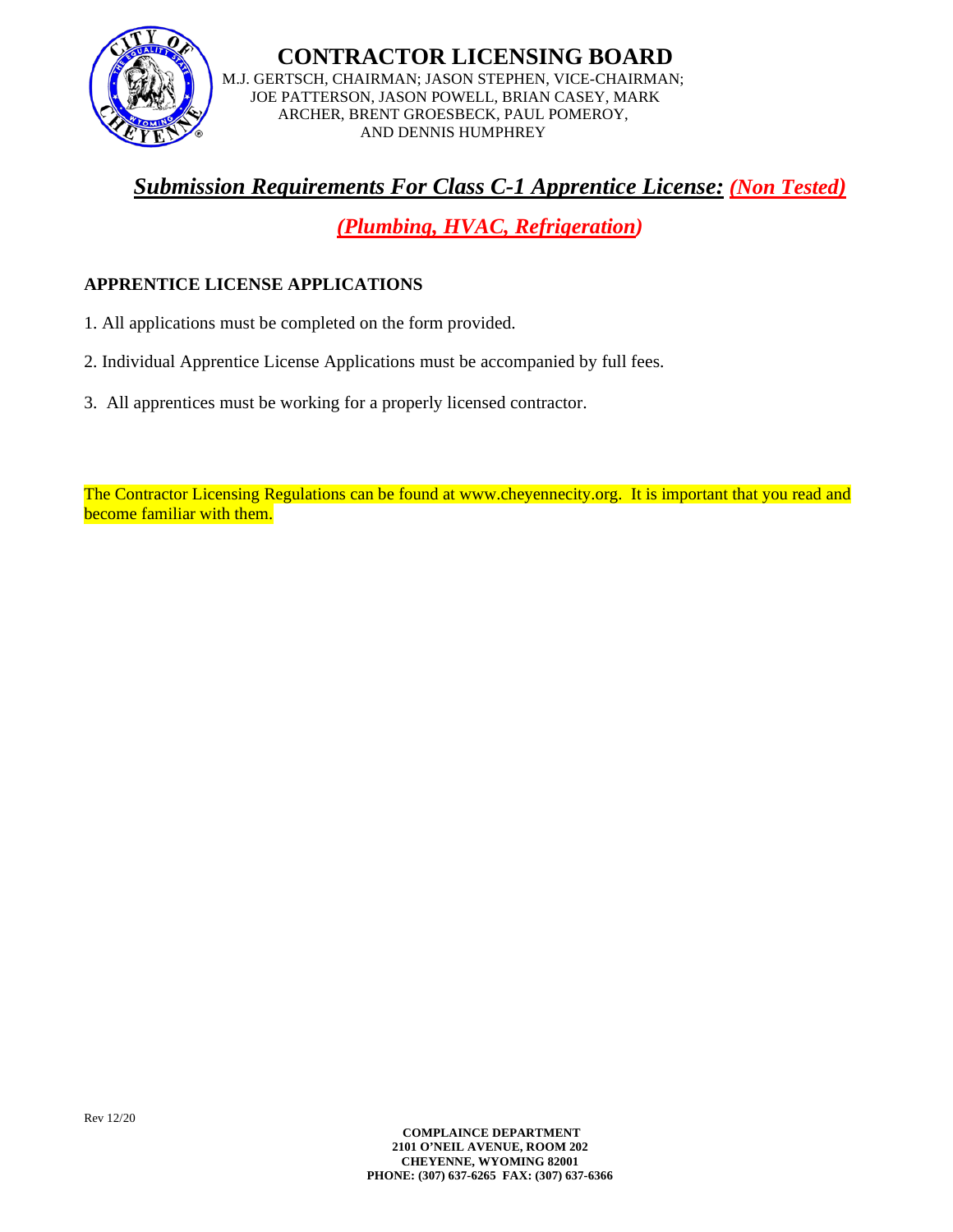

**CONTRACTOR LICENSING BOARD** M.J. GERTSCH, CHAIRMAN; JASON STEPHEN, VICE-CHAIRMAN; JOE PATTERSON, JASON POWELL, BRIAN CASEY, MARK ARCHER, BRENT GROESBECK, PAUL POMEROY, AND DENNIS HUMPHREY

### *CLASS C -1 APPRENTICE LICENSE APPLICATION (\$20) (Non-tested) (Plumbing, HVAC, Refrigeration,) INCOMPLETE APPLICATIONS WILL BE REJECTED.*

**Specify type of Apprentice License: (Plumbing, HVAC, Refrigeration) \_\_\_\_\_\_\_\_\_\_\_\_\_\_\_\_\_\_**

| <b>Applicant's Name:</b>        |                           |              |             | <b>Phone #:</b> $($ |     |
|---------------------------------|---------------------------|--------------|-------------|---------------------|-----|
|                                 | Last                      | <b>First</b> | M.I.        |                     |     |
| <b>Physical Address:</b>        |                           |              |             |                     |     |
|                                 | <b>Street</b>             |              | <b>City</b> | <b>State</b>        | Zip |
| <b>Mailing Address:</b>         |                           |              |             |                     |     |
|                                 | <b>Street or P.O. Box</b> |              | <b>City</b> | <b>State</b>        | Zip |
| <b>Applicant Email Address:</b> |                           |              |             |                     |     |

## *Practical Experience*

(Refer to submission requirements for additional information).

#### **You must complete the following information in addition to attaching your statement of experience.**

| Name & Address of Companies you worked for. | Total Time you worked for them in:<br><b>Years</b> and Months |
|---------------------------------------------|---------------------------------------------------------------|
|                                             |                                                               |
|                                             |                                                               |
|                                             |                                                               |
|                                             |                                                               |
|                                             |                                                               |
|                                             |                                                               |

## *Personal References*

Any individual, other than a relative, who can give you a favorable reference.

| Name:        | Name:        |  |
|--------------|--------------|--|
| Address:     | Address:     |  |
| City/St/Zip: | City/St/Zip: |  |
| Phone:       | Phone:       |  |
|              |              |  |